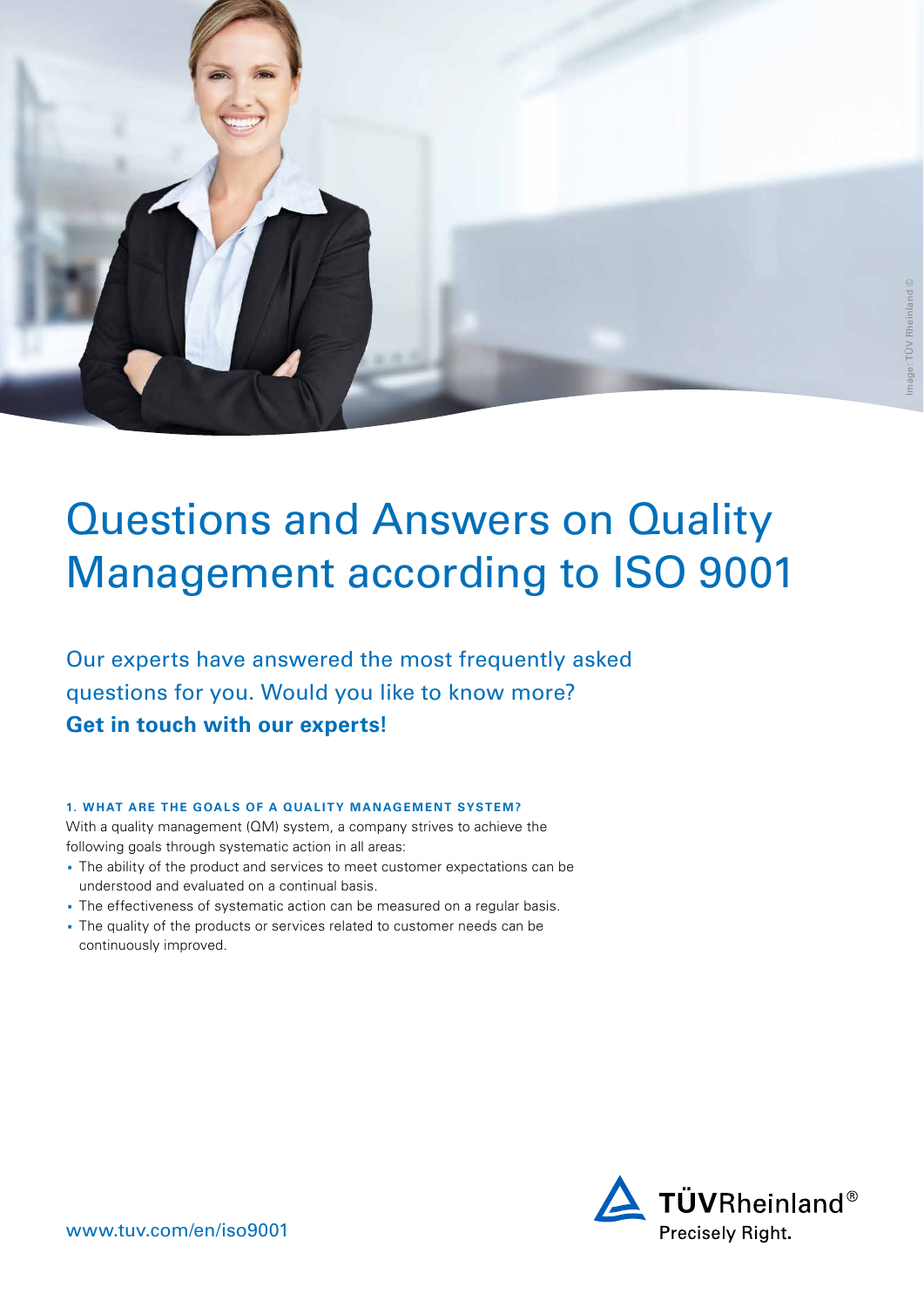#### **2. WHAT VALUE DOES A QM SYSTEM ADD?**

A QM system aims at improving quality. The primary objective is to improve product and service quality as well as customer satisfaction. A quality management system ultimately influences the maintenance and expansion of the customer base and thus the financial performance of the company. With the ISO 9001 standard you can establish processes that define how your organization operates and addresses a dynamic business environment.

# **3. CAN A COMPANY ACTUALLY BECOME EFFICIENT USING ISO 9001 CERTIFICATION?**

With ISO 9001 certification, an independent third party confirms the implementation of a functional QM system. This requires that the QMS be more stringently assessed than might be the case if it is evaluated internally. Adherence to and regular verification of ISO 9001 requirements leads to more efficiency and better performance.

#### **4. WHAT ARE THE BENEFITS OF A QUALITY MANAGEMENT SYSTEM?**

The benefits of a certified QM system according to ISO 9001 are:

- · Clear responsibilities.
- · Straightforward processes that are generally better implemented.
- · Greater confidence in management.
- · Better relationships with suppliers.
- · Better understanding of customer needs.
- · Improved leverage with regard to vis-a-vis banks and insurance companies.
- · Competitive advantage, e.g. in the case of public tenders.

## **5. WHAT ARE THE PREREQUISITES FOR IMPLEMENTING AND CERTIFYING A QMS?**

Prerequisites for implementing a QM system are:

- · The will to act systematically.
- · The will to lead transparently.

Prerequisites for the certification of an ISO 9001 quality management system are:

- · Understanding of ISO 9001.
- · The willingness to explain (especially to document) the system.
- · The willingness to explain (especially to document) activities.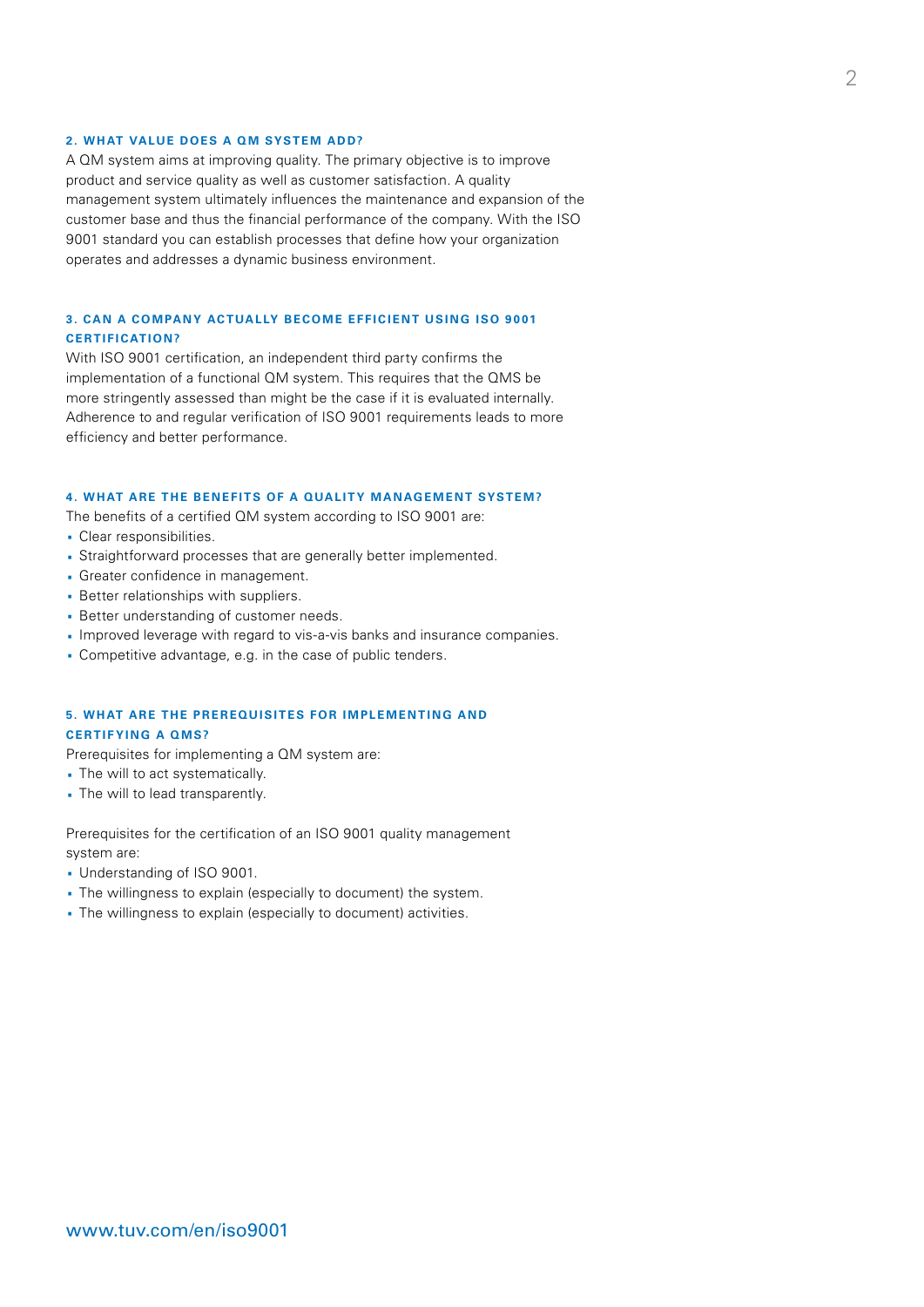## **6. WHAT EXACTLY IS THE CERTIFICATION PROCESS IN ACCORDANCE**

## **WITH ISO 9001?**

#### **1. Preliminary audit (optional)**

The auditors conduct a preliminary assessment. In doing so, they determine which requirements of the ISO 9001 standard, if any, have already been implemented in your company.

### **2. Certification audit**

The certification process occurs in two stages. The audit team checks, among other things, whether your quality management system already meets the requirements of the ISO 9001 standard. Then you have to demonstrate the practical application and effectiveness of your quality management system.

### **3. Conferral of certificate**

After successful certification, your company will receive the certificate for a quality management system that complies with ISO 9001. It certifies compliance with the standard(s) and commitment to adherence with the requirements. In addition, your company will be entered into our online certificate database, [Certipedia](https://www.certipedia.com/?locale=en), and you can advertise the certification of your quality management system with the TÜV Rheinland seal.

#### **4. Surveillance audits**

Within the framework of annual surveillance audits, we check the continuous optimization of the processes and ascertain whether your company has maintained its compliance with the standard.

#### **5. Recertification**

By recertifying within three years, you will be able to proceed with your process of continuous improvement as well as document your commitment to partners and customers.